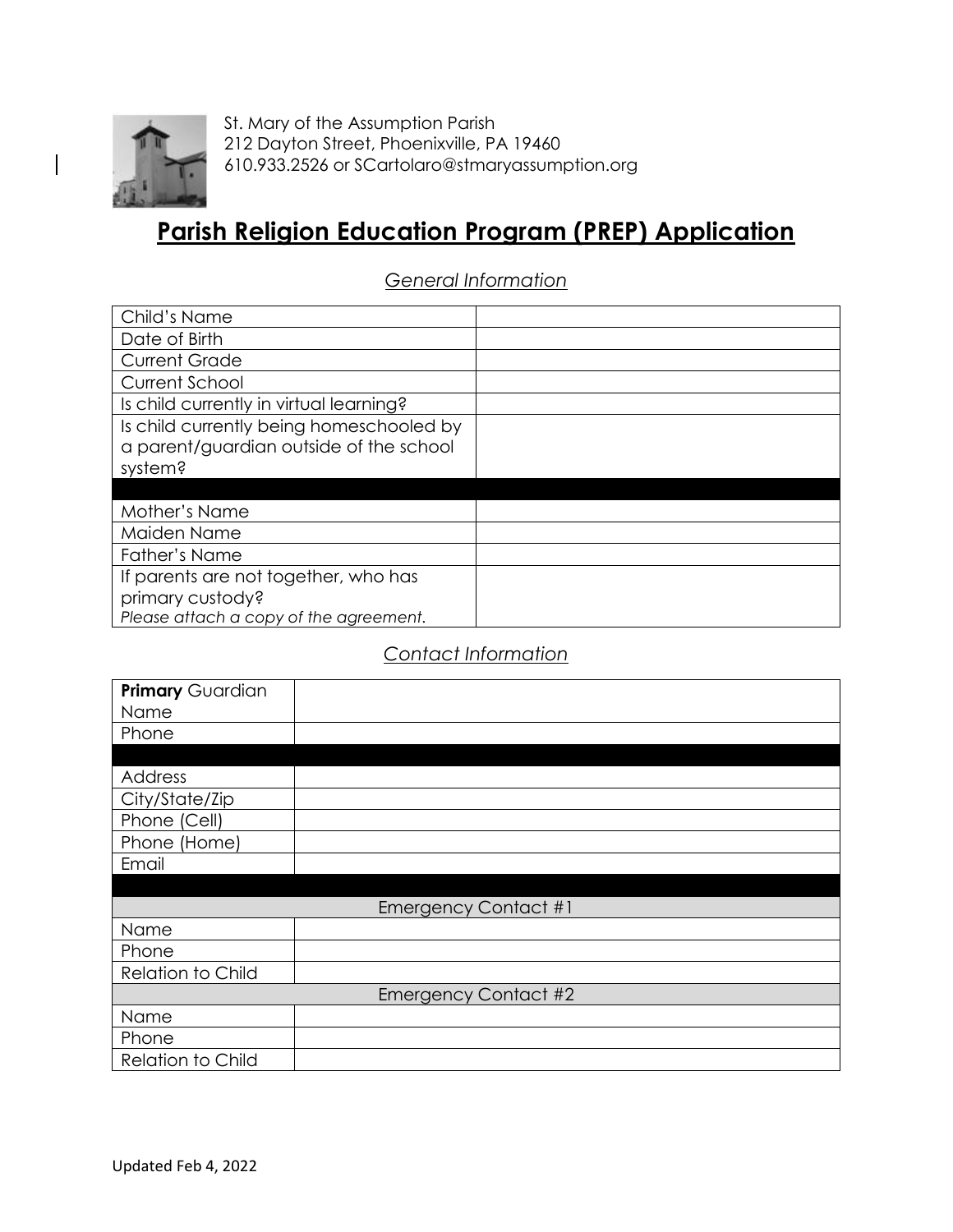## *Church Information*

| Mother's Religion                                                                   |  |
|-------------------------------------------------------------------------------------|--|
| Father's Religion                                                                   |  |
|                                                                                     |  |
| Last Level of Religious                                                             |  |
| <b>Education Competed?</b>                                                          |  |
| Church/School and Town                                                              |  |
| last level was completed                                                            |  |
| ats                                                                                 |  |
| Parish you are currently                                                            |  |
| registered at?                                                                      |  |
|                                                                                     |  |
| Church of Child's                                                                   |  |
| Baptism <sup>*</sup>                                                                |  |
| <b>Baptism Date</b>                                                                 |  |
| *IF child was not baptized at St. Mary of the Assumption, a copy of their baptismal |  |
| certificate must be presented with this application                                 |  |

#### *Tuition Information*

| <b>Tuition Fees</b><br>(\$50 additional for non-parishioners- per student) |                                                 |       |  |
|----------------------------------------------------------------------------|-------------------------------------------------|-------|--|
|                                                                            | <b>Early Registration</b><br>Late Registration* |       |  |
| 1 Child                                                                    | \$150                                           | \$175 |  |
| 2+ Children                                                                | \$225                                           | \$250 |  |
| 1 Homeschooled** Child                                                     | \$100                                           | \$125 |  |
| 2+ Homeschooled Children                                                   | \$175                                           | \$200 |  |

\*Late fees are applied after April 1st, 2022

\*\*Homeschooled refers to a parent or guardian instructing child with materials given to them from the parish

Tuition checks should be made payable to: St. Mary of the Assumption Parish

This form and tuition check **must be returned by May 1st (April 1 for the early registration** discount), in order to assure your child's materials are ordered an in on time for classes to begin.

The check memo line must specify "Prep 2022 and child(ren) name(s)"

| 3 Ways to Submit Forms & Fees<br>ENVELOPE MUST CONTAIN THIS FORM AND CHECK WITH "PREP (CHILDS NAME)" IN ORDER TO |                                                                                                                                                 |                                                                                                                                                         |
|------------------------------------------------------------------------------------------------------------------|-------------------------------------------------------------------------------------------------------------------------------------------------|---------------------------------------------------------------------------------------------------------------------------------------------------------|
| ASSURE WE HAVE YOUR PAYMENT AND REGISTRATION!                                                                    |                                                                                                                                                 |                                                                                                                                                         |
| Mail to:                                                                                                         | Drop Off at Rectory:                                                                                                                            | During Mass:                                                                                                                                            |
| St Mary of the Assumption Parish<br>ATTN: PREP<br>212 Dayton St.<br>Phoenixville, PA 19460                       | Put form and check in<br>envelope marked with<br>PREP and students first and<br>last name<br>EX: "PREP: John Smith"<br>in secured slot in door! | Put form and check in<br>enveloped marked with PREP<br>and students first and last<br>name EX: "PREP: John Smith"<br>and place in collection<br>basket! |